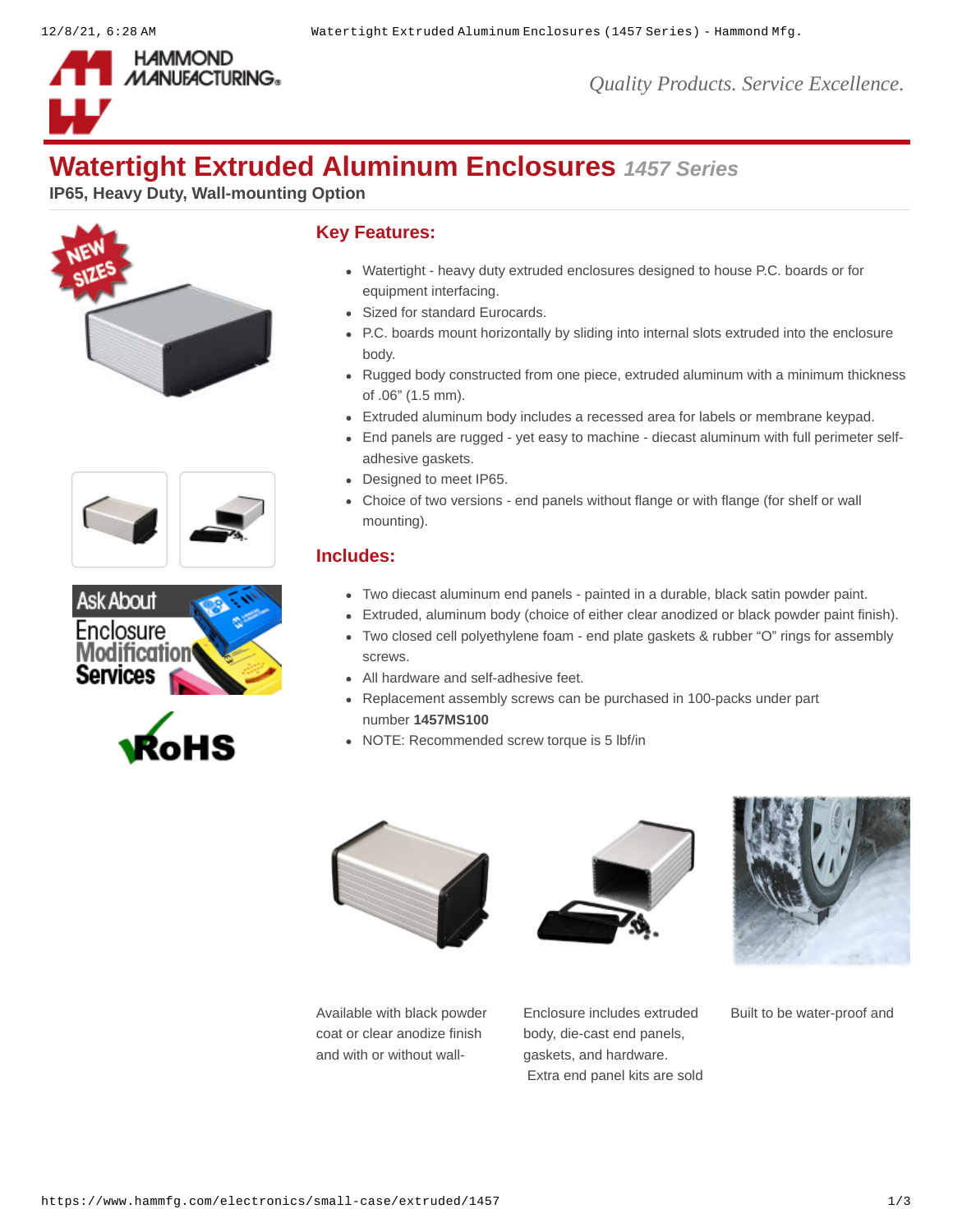12/8/21, 6:28 AM Watertight Extruded Aluminum Enclosures (1457 Series) - Hammond Mfg. mounting flanges. separately. The separately wery rugged.

### **Enclosures**

| <b>Water-Tight, No Flanges</b> | Water-Tight w/ Flanges | <b>Extrusion Color</b>   | <b>Extrusion Length Width Height</b> |      |      |
|--------------------------------|------------------------|--------------------------|--------------------------------------|------|------|
| 1457C801                       | 1457C802               | Clear Anodize            | 3.15                                 | 2.32 | 1.21 |
| 1457C801BK                     | 1457C802BK             | <b>Black Powder Coat</b> | 3.15                                 | 2.32 | 1.21 |
| 1457C1201                      | 1457C1202              | Clear Anodize            | 4.73                                 | 2.32 | 1.21 |
| 1457C1201BK                    | 1457C1202BK            | <b>Black Powder Coat</b> | 4.73                                 | 2.32 | 1.21 |
| 1457J1201                      | 1457J1202              | Clear Anodize            | 4.73                                 | 3.30 | 1.12 |
| 1457J1201BK                    | 1457J1202BK            | <b>Black Powder Coat</b> | 4.73                                 | 3.30 | 1.12 |
| 1457K1201                      | 1457K1202              | Clear Anodize            | 4.73                                 | 3.30 | 1.73 |
| 1457K1201BK                    | 1457K1202BK            | <b>Black Powder Coat</b> | 4.73                                 | 3.30 | 1.73 |
| 1457L1201                      | 1457L1202              | Clear Anodize            | 4.73                                 | 4.09 | 1.26 |
| 1457L1201BK                    | 1457L1202BK            | <b>Black Powder Coat</b> | 4.73                                 | 4.09 | 1.26 |
| 1457N1201                      | 1457N1202              | Clear Anodize            | 4.73                                 | 4.09 | 2.15 |
| 1457N1201BK                    | 1457N1202BK            | <b>Black Powder Coat</b> | 4.73                                 | 4.09 | 2.15 |
| 1457J1601                      | 1457J1602              | Clear Anodize            | 6.30                                 | 3.30 | 1.12 |
| 1457J1601BK                    | 1457J1602BK            | <b>Black Powder Coat</b> | 6.30                                 | 3.30 | 1.12 |
| 1457K1601                      | 1457K1602              | Clear Anodize            | 6.30                                 | 3.30 | 1.73 |
| 1457K1601BK                    | 1457K1602BK            | <b>Black Powder Coat</b> | 6.30                                 | 3.30 | 1.73 |
| 1457L1601                      | 1457L1602              | Clear Anodize            | 6.30                                 | 4.09 | 1.26 |
| 1457L1601BK                    | 1457L1602BK            | <b>Black Powder Coat</b> | 6.30                                 | 4.09 | 1.26 |
| 1457N1601                      | 1457N1602              | Clear Anodize            | 6.30                                 | 4.09 | 2.15 |
| 1457N1601BK                    | 1457N1602BK            | <b>Black Powder Coat</b> | 6.30                                 | 4.09 | 2.15 |
| 1457T1601                      | 1457T1602              | Clear Anodize            | 6.30                                 | 6.51 | 2.15 |
| 1457T1601BK                    | 1457T1602BK            | <b>Black Powder Coat</b> | 6.30                                 | 6.51 | 2.15 |
| 1457U1601                      | 1457U1602              | Clear Anodize            | 6.30                                 | 7.52 | 2.68 |
| 1457U1601BK                    | 1457U1602BK            | <b>Black Powder Coat</b> | 6.30                                 | 7.52 | 2.68 |
| 1457T2201                      | 1457T2202              | Clear Anodize            | 8.66                                 | 6.51 | 2.15 |
| 1457T2201BK                    | 1457T2202BK            | <b>Black Powder Coat</b> | 8.66                                 | 6.51 | 2.15 |
| 1457U2201                      | 1457U2202              | Clear Anodize            | 8.66                                 | 7.52 | 2.68 |
| 1457U2201BK                    | 1457U2202BK            | <b>Black Powder Coat</b> | 8.66                                 | 7.52 | 2.68 |
| 1457U2801                      | 1457U2802              | Clear Anodize            | 11.02                                | 7.52 | 2.68 |
| 1457U2801BK                    | 1457U2802BK            | <b>Black Powder Coat</b> | 11.02                                | 7.52 | 2.68 |

## **Replacement End Panels**

| <b>Enclosure Part</b><br>l Number | <b>End Panel Kit (No Mounting</b><br>Flanges) |            |                 | End Panel Kit w/ Integrated Mounting<br><b>Flanges</b> |  |  |
|-----------------------------------|-----------------------------------------------|------------|-----------------|--------------------------------------------------------|--|--|
| <b>Beginning With</b>             | 2-pack                                        | 10-pack    | 2-pack          | 10-pack                                                |  |  |
| 1457C                             | <b>1457CWP</b>                                | 1457CWP-10 | <b>1457CWPF</b> | 1457CWPF-10                                            |  |  |
| 1457J                             | 1457JWP                                       | 1457JWP-10 | 1457JWPF        | 1457JWPF-10                                            |  |  |
| 1457K                             | <b>1457KWP</b>                                | 1457KWP-10 | <b>1457KWPF</b> | 1457KWPF-10                                            |  |  |
| 1457L                             | <b>1457LWP</b>                                | 1457LWP-10 | <b>1457LWPF</b> | 1457LWPF-10                                            |  |  |
| 1457N                             | <b>1457NWP</b>                                | 1457NWP-10 | <b>1457NWPF</b> | 1457NWPF-10                                            |  |  |
| <b>1457T</b>                      | <b>1457TWP</b>                                | 1457TWP-10 | <b>1457TWPF</b> | 1457TWPF-10                                            |  |  |

https://www.hammfg.com/electronics/small-case/extruded/1457 2/3